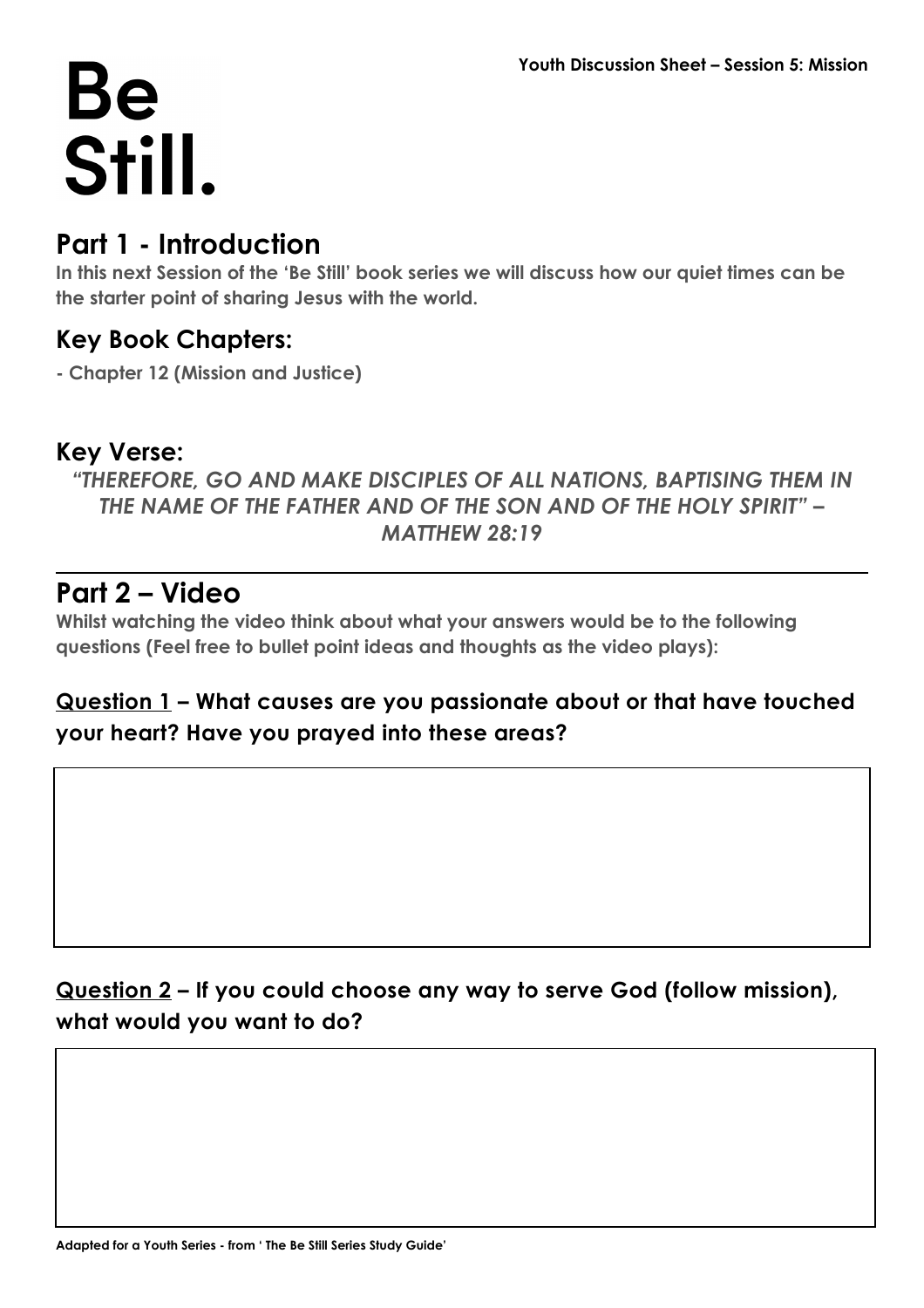**Question 3 – What is the one thing you have remembered most about this series? Will it make a difference to your quiet times with God?**

### **Part 3 – Discussion**

**Write in the box below any ideas/thoughts from other people that you enjoyed or that you came up with yourself during the discussions.**

## **Part 4 – Prayer Time**

**Take the time now to voice any concerns you may have for the coming week or anything you would like prayer for. As a group we will all pray together and ask God to bless all of our weeks ahead.**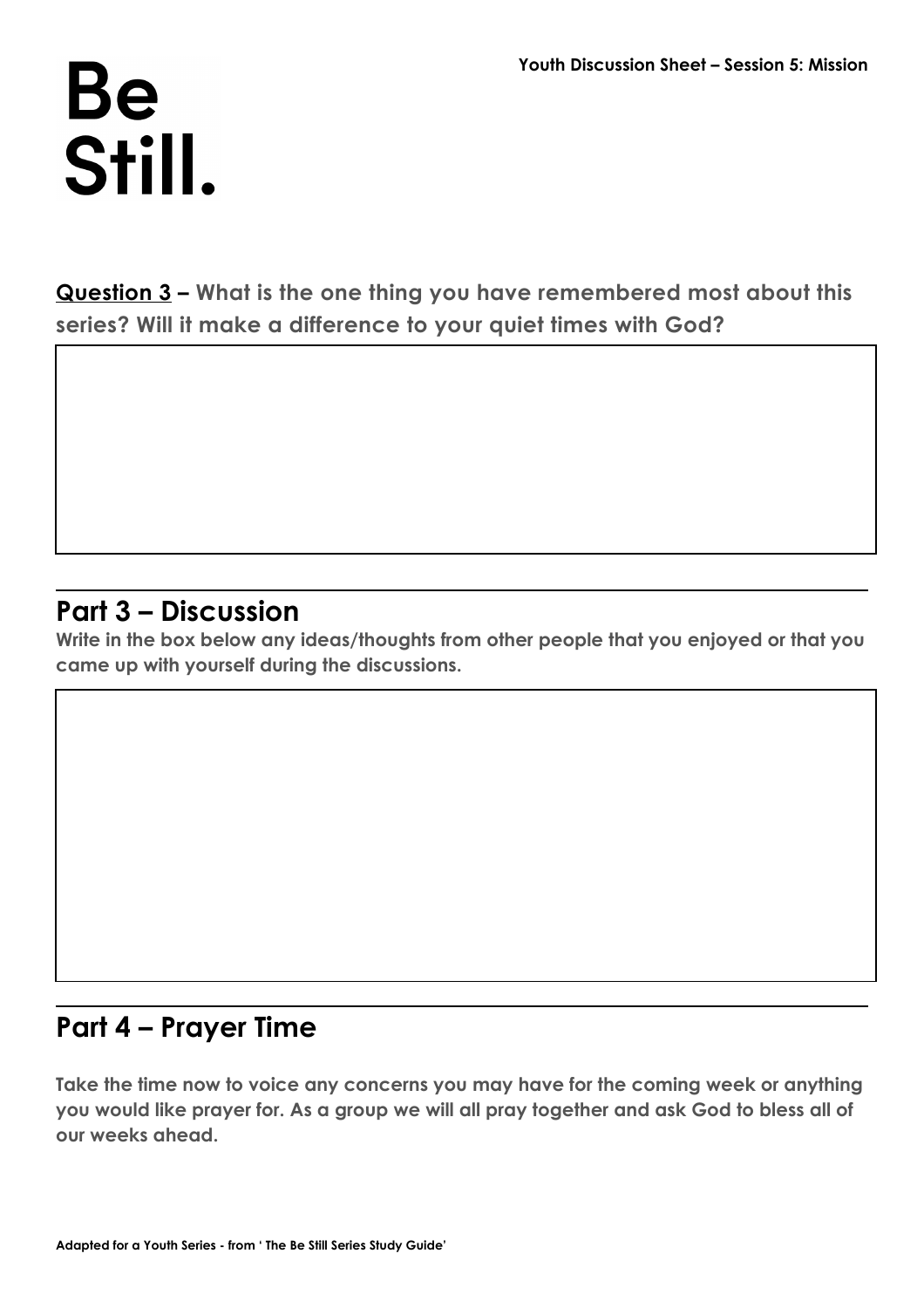## **Part 5– Challenge!!**

#### **Before our next group session**

**This week – In the discussion part of the video Naomi asked these questions,** 

*'What does love look like today (or this week)?'*

*'Who is your neighbour?'*

**Take this week to think about what love means to you and 'who is your neighbour?' in the communities that you live in.** 

**Is there any way you can bring the love of Jesus to them and the people around you?**

**We will look forward to hearing your thoughts on this discuss this in next week's session!**